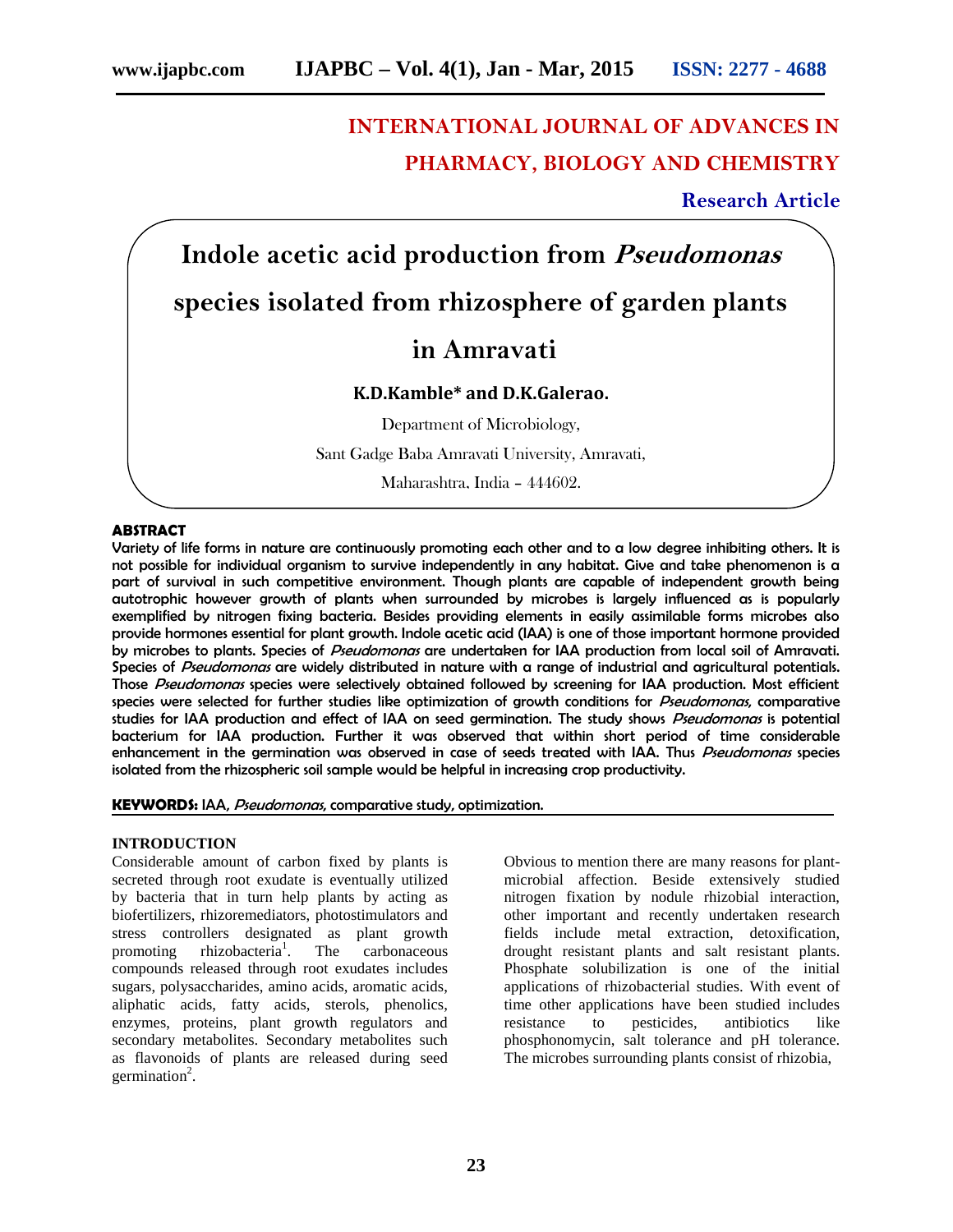mycorrhizae, endophytes and plant-growth promoting<br>thizobacteria (PGPR), plant pathogens and rhizobacteria (PGPR), plant pathogens and invertebrate herbivores.

Rhizobia were discovered in  $19<sup>th</sup>$  century by Beijerinck named as *Bacillus radicicola*. Year later Frank renamed these bacteria as *Rhizobium*<sup>3</sup> . Hiltner (1904) discovered the region surrounding roots was much rich in bacterial population than other soil parts<sup>4</sup>. The ability to synthesize phytoharmone is popular among those plant associated bacteria i.e. 80% of the bacteria isolated from plant rhizosphere produce indole acetic acid (IAA) which are naturally occurring substances with indole nucleus possessing growth-promoting activity referred as auxin. Beside plant growth IAA also affects the central metabolism of bacteria as studied in case of *Sinorhizobium meliloti*<sup>5</sup> . Few significant works regarding microbial IAA are reviewed below.

*Pseudomonas* is extensively studied bacterium for IAA production which also posses additional positive capabilities helpful in growth of plants. Optimization of media for IAA production by *Pseudomonas* has been studied by Balaji et al, (2012). Carbon sources selected were glucose, starch, lactose, cellulose and glycerol of which glycerol was found to be the most productive carbon source for IAA production. Sources of nitrogen consisted peptone, soybean meal, yeast extract, beef extract and tryptone of which yeast extract could yield higher IAA levels<sup>6</sup>. Varying levels of IAA have been reported in different studies ranging from 50 μg/ml to 100mg/ml despite using *Pseudomonas* for IAA production. The best yield of 53 μg/ml was obtained using a medium containing lactose as principal carbon source and 0.2% peptone as nitrogen source<sup>7</sup>. Among several reports regarding optimization of media for IAA production includes a study carried by Apine et al, (2011) using *Pantoea agglomerans*. Simple meat extract 8 g/l and 1g/l of tryptophan was an optimized media for production of IAA. Within short period of time i.e. 48hrs IAA was produced. In vitro root induction on *Nicotiana tobacum* (leaf) explants was enhanced by IAA produced using *P. agglomerans*<sup>8</sup> . Similar studies for optimization of media to produce IAA from *Pseudomonas putida* was carried by Bharucha & Kamlesh, (2013). One of the medium consisted of sucrose  $0.5\%$ ,  $(NH_4)_2SO_4$  10 mg/ml and tryptophan 0.2 mg/ml at pH 7.5 whereas the time period required was 96h. The puirified IAA positively affected mustard growth $\frac{9}{2}$ .

Beside media components, physiological conditions and heavy metals also affect IAA production. Environmental conditions like temperature, availability of a carbon source and aeration does influence IAA production was studied by Ona et al,  $(2005)^{10}$ . Depletion of carbon sources enhances IAA

synthesis whereas aerobic conditions inhibit IAA synthesis. Heavy metals dose affect the growth of plants and also IAA production. Of the heavy metals selected to study the influence on production of IAA Hg was most inhibitory compared to Pb, Cd and  $Ba<sup>11</sup>$ . Comparative studies between *Azotobactor* and *Pseudomonas* were carried with respect to IAA production. It was found that low amount of IAA was produced by *Azotobactor* strains without tryptophan. In case of *Pseudomonas* it was observed that IAA production increased with increase in concentration of tryptophan from 1mg/ml to 5mg/ml. Unlike most reports *Pseudomonas* isolates showed inhibitory effects on root elongation of *Sesbania aculeata* and *Vigna radiata* compared to the control whereas the isolates of *Azotobacter* demonstrated stimulatory effects on both plants<sup>12</sup>. IAA production and nitrogen fixing abilities were studied from *Pseudomonas* and *Azotobactor* isolated from sugarcane growing areas. The nitrogen fixing abilities were confined to *Azotobactor* only. The nif gene was also isolated from *Azotobactor*. The nitrogen fixing isolates could produce low levels of tryptophan. The effect of those strains was studied on sorghum plant which showed enhancement in root length, root area and plant dry weight as compared to control<sup>13</sup>.

Alternative bacteria for IAA production are *Arthrobacter*, *Streptomyces atrovirens*, *Klebsiella*, *Bacillus* and *Paenibacillus* species. Effcient IAA producing species of *Arthrobacter* have been isolated from aquatic fern also. Sufficient IAA was produced after two days which was tryptophan based<sup>14</sup>. Around 210 isolates were screened for IAA production of which 65.7% were found to produce IAA. Further, 12 efficient isolates selected contained an efficient IAA producer which belonged to *Streptomyces atrovirens* as studied by 16S rRNA gene sequencing. Tryptophan concentration of 5mg/ml was needed for highest yield of IAA. However the time period required for sufficient IAA production was 13 days<sup>15</sup>. Strain of *Klebsiella* was the most efficient strain screened through 216 isolates from rice rhizospheric soils in Northern Thailand by Chaiharn and Lumyong  $(2011)^{16}$ . Aspects considered were phosphate solubilization and IAA production. This strain also had stimulatory effect on bean seedling. *Bacillus* and *Paenibacillus* isolated from the rhizosphere of pasture plants to study the effect of pH and metal on IAA production and phytase activity. Comparatively high IAA production was observed in case of *Paenibacillus* species cultivated in diluted medium rather than full strength medium. Low pH affected IAA production and phytase activity of *Bacillus* species. At a concentration of 10mM of Fe and Al both IAA production phytase activity inhibited significantly<sup>17</sup>. Among other popular studies includes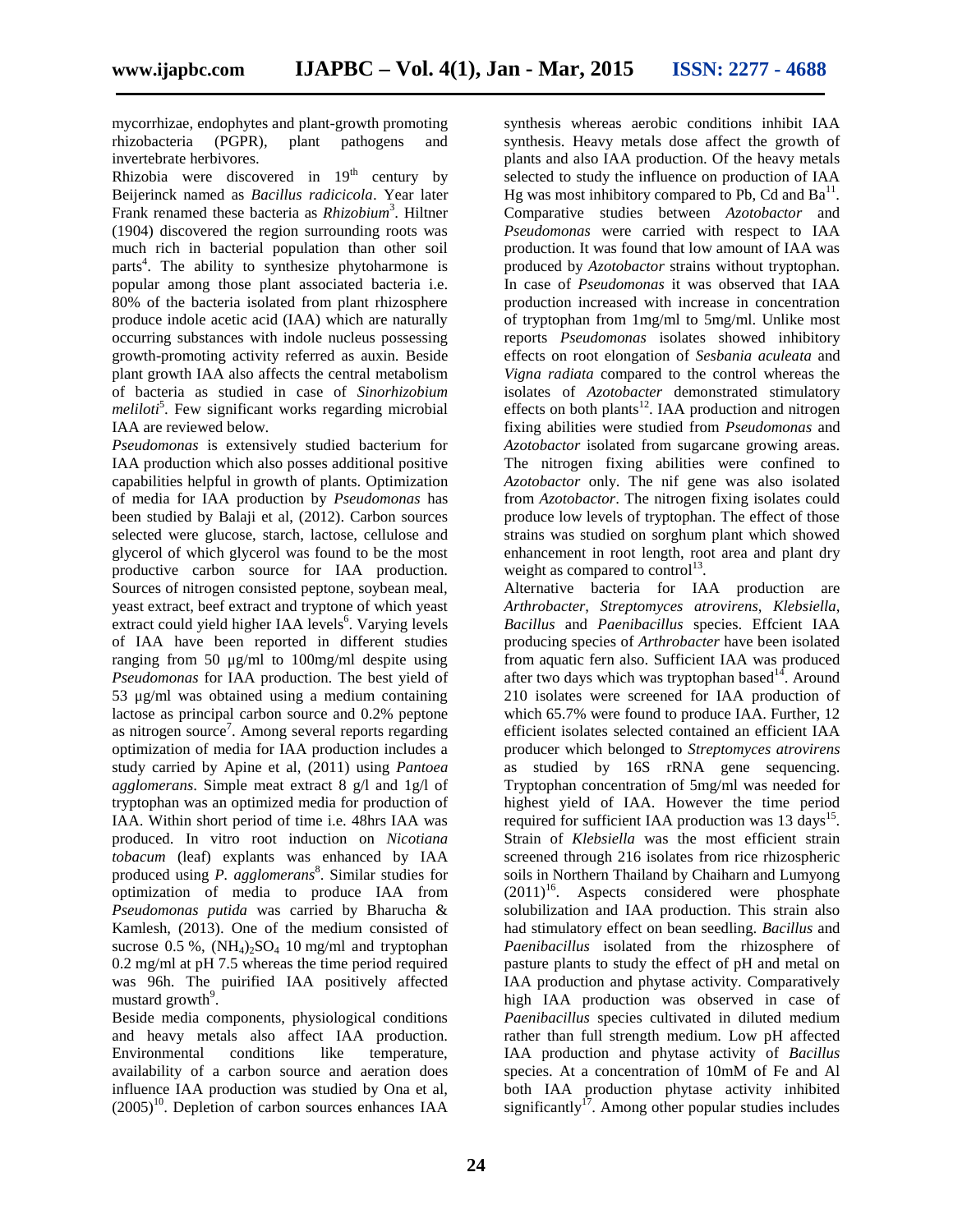IAA production from *Xanthomonas axonopodis*, *Rhizobium* species, *Bradyrhizobium japonicum*, *Azotobacter* sp, *Vibrio* species, *Bacillus amyloliquefaciens*, *Streptomyces* sp, *Acetobacter diazotrophicus* and *Herbaspirillum seropedicae*18,19,20,21,22,23,24,25. Among the rare reports regarding presence of *Escherichia* and *Staphylococcus* around rhizosphere includes a study by Ali et al, (2009). The potential of these bacteria for IAA production was carried along with widely studied bacteria for IAA production i.e. *Bacillus, Pseudomonas, and Micrococcus*. Positive correlation was observed between these bacterial auxin and<br>growth of Triticum aestivum. There was growth of *Triticum aestivum*. There was enhancement in shoot length, number of tillers, spike length and seed weight of *Triticum aestivum*<sup>26</sup>.

Cyanobacteria and endophytic bacteria are also suitable candidates for IAA production. In *Arthrospira platensis* it was observed that IAA was accumulated to the cells than it was released into the medium. The IAA produced had positive effect on lateral root formation in *Pisum sativum*<sup>27</sup> . *Curcuma alismatifolia* is popular flower crop from which endophytic bacteria that can fix  $N_2$  and produce IAA were isolated. These bacteria were significant for reduction of propagation period and were characterized as *Sphingomonas pseudosanguinis*, *Bacillus methylotrophicus* and *Bacillus drentensis*. These bacteria were responsible for enhancement in plant growth and yield in terms of the plant height, plant weight and leaf area $^{28}$ .

Bio and nanotechnology fields also focus on IAA production. Genetically engineered strain of *Pseudomonas fluorescens* was used for elevated synthesis of IAA. This strain increased root weight of cucumber by 17-36% compared to natural *Pseudomonas fluorescens* strain. However susceptibility of plants to pathogens remained unaltered<sup>29</sup>. *Pseduomonas fluorescens* species were used for overexpression of IAA by metabolic engineering<sup>30</sup>. Effect of nanoparticles on production of IAA by *Pseudomonas chlororaphis* was studied by Dimkpa et al,  $(2012)^3$ . CuO nanoparticle enhances the production of IAA whereas ZnO nanoparticles had inhibitory effect.

Rhizospheric flora of crop plants varies according to season and variety of crops used which also affects potential of those bacteria for IAA production. On the other side rhizospheric flora of garden plants is stable from season to season which might be stable source of IAA producing bacteria. As *Pseudomonas* is versatile bacterium found in most habitats hence this study focuses on IAA production from *Pseudomonas* species.

#### **MATERIALS AND METHODS**

Knowing the fact that IAA is environmentally safe and has potential to replace chemical fertilizer, hence *Pseudomonas* sp from rhizospheric soils were undertaken for study. Soil samples were collected from garden of Sant Gadge Baba Amravati University, Amravati from specific depth of about 30cm which is known as the rhizospheric soil. This soil was collected in clean zip-lock plastic bags.

#### **Isolation of** *Pseudomonas***:**

Those soil samples were serially diluted and were spread on cetrimide agar. After incubation colonies were observed on cetrimide agar. Characteristic colonies of *Pseudomonas* are because of fluorescent pigment. These isolates were confirmed by biochemical and morphological properties.

#### **Screening of** *Pseudomonas* **for IAA production:**

Individual isolates of *Pseudomonas* were further tested for IAA production. Around twenty isolates were taken for study. These were inoculated in nutrient broth with tryptophan and incubated at 28ºC-  $30^0$ C for 7 days with intermittent testing for IAA. Orthophosphoric acid (2drops) and Solawaski's reagent (4mL) were added to the test samples and were kept for 25 min for pink color development. Pink color is indication of IAA in the media. Out of 20 isolates only 15 were found positive for IAA production of which 10 were selected further depending on intensity of red coloration responsive to IAA production.

#### **Comparative study of IAA produced from** *Pseudomonas* **species:**

Standard graph was prepared using purified IAA. IAA absorbs maximally at 530 nm. The quantitative estimation of IAA produced by *Pseudomonas* was done spectrophotometrically at 530 nm. Comparative studies were carried afterwards. Prior to this, cultures were grown in nutrient media containing tryptophan and were incubated for 7 days. Incubation period was selected on the basis of periodic studies carried between 1 to 10 days for IAA production which was maximum at seventh day.

#### **Optimization of pH and temperature:**

The isolates were grown on nutrient broth at various pH and temperature. The microbial culture that displayed maximum turbidity at respective pH and temperature were chosen at its optimum pH and temperature.

#### **Effect on seed germination:**

Seeds were first sterilized with  $0.2\%$  HgCl<sub>2</sub> and kept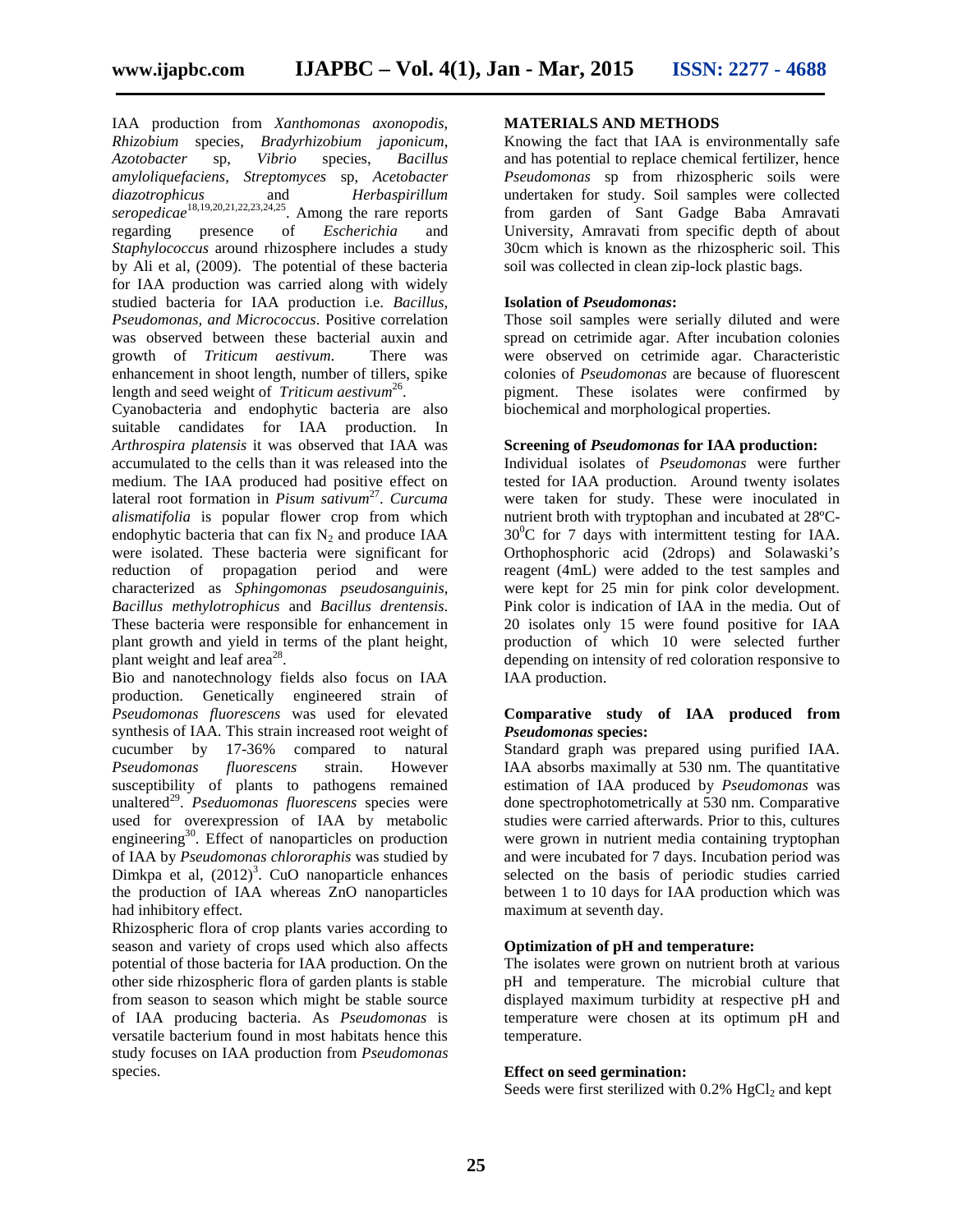for 5min. These were again washed with distilled water and kept for 15 min. Filter paper was dipped in media containing IAA over which moth beans were placed. Care was taken to avoid dryness of filter paper. Similar set up was made using standard IAA and control with distilled water only.

#### **RESULT AND DISCUSSION**

#### **Isolation of** *Pseudomonas:*

*Pseudomonas* is gram negative, motile, oxidase and catalase positive bacterium with characteristic green colored growth. These were isolated on cetrimide agar. However pigment was more prominent on nutrient agar (Fig1). Properties of ten most significant bacteria have been shown in Table1 and 2.

#### **Screening of** *Pseudomonas* **for IAA production:**

Screening of *Pseudomonas* was done on the basis of red coloration formed in production media after addition of Solavaski reagent. The optical densities were measured at 530nm and out of 15 cultures 10 efficient cultures were selected for further studies (Fig2).

#### **Comparative study of IAA produced from** *Pseudomonas* **species:**

Standard graph was prepared using purified IAA. After growing cultures in tryptophan containing nutrient solution for seven days, IAA was estimated and comparative studies carried.

Culture D8 was the most efficient in producing IAA with a concentration of 81.8 μg/mL. IAA produced by D9 was 75.8 µg/mL followed by D7 i.e. 74.9µg/mL. Lowest IAA was produced by D1 i.e. 21.5 µg/mL. Intermediate IAA production was by D3-34.3 µg/mL, D4-63.2 µg/mL, D5-72.9 µg/mL, D10-70.7 µg/mL (Table3).

#### **Optimization of physiological conditions for growth of** *Pseudomonas***:**

There was no growth or very less at pH5 and pH10. Most cultures displayed luxuriant growth at pH7 whereas culture D6 also grew well at pH9. Sufficient growth was observed at varied temperatures i.e 20ºC, 30ºC and 37ºC. Very few cultures showed less growth at temperature 45ºC (Table4 and 5).

#### **Effect of IAA on seed germination:**

Seeds were moistened with experimental, standard IAA and control which contained distilled water only. Considerable enhancement in the germination time was observed. In seeds kept with experimental IAA, germination was observed in 17h whereas for control this period was 24h.

#### **CONCLUSION**

*Pseudomonas* is a versatile bacterium used in many industrial and environmental applications. In this study the potential for indole acetic acid production from *Pseudomonas* is carried. Efficient indole acetic acid (IAA) producing *Pseudomonas* species were isolated. The phytohormone auxins play a central role in plant growth and development. IAA is environmentally safe, it has the potential to replace chemical fertilizers and thus enhances the plant growth and also considered suitable for the treatment of seeds. The effect of IAA on seed germination was studied, within short period of time, considerable enhancement in the germination time of moth beans was observed. Thus it is concluded that the *Pseudomonas* species isolated from the rhizospheric soil sample were found to be useful in the production of IAA and these species of *Pseudomonas* would be promising agents to help crop productivity.

|                |          |                   |           |                          |           | Cultural and morphological characteristics of IAA producing <i>Pseuaomonds</i> |                          |           |          |                   |
|----------------|----------|-------------------|-----------|--------------------------|-----------|--------------------------------------------------------------------------------|--------------------------|-----------|----------|-------------------|
| Culture        |          |                   |           | Cultural characteristics |           | Morphological properties                                                       | Identified               |           |          |                   |
| code           | Colour   | <b>Size</b>       | Shape     | Margin                   | Elevation | Opacity                                                                        | Gram<br>staining         | Shape     | Motility | Bacterial species |
| D1             | Greenish | $0.4 \text{ mm}$  | Circular  | Smooth                   | Convex    | Opaque                                                                         | $\overline{\phantom{a}}$ | <b>SR</b> | M        | Pseudomonas sp    |
| D <sub>2</sub> | Greenish | $0.4$ mm          | Circular  | Smooth                   | Flat      | Opaque                                                                         |                          | <b>SR</b> | M        | Pseudomonas sp    |
| D <sub>3</sub> | Greenish | $0.2 \text{ mm}$  | Irregular | Rough                    | Convex    | Transluscent                                                                   |                          | <b>SR</b> | M        | Pseudomonas sp    |
| D <sub>4</sub> | Greenish | $0.2$ mm          | Circular  | Rough                    | Convex    | Translucent                                                                    | ٠                        | <b>SR</b> | M        | Pseudomonas sp    |
| D <sub>5</sub> | Greenish | $0.3$ mm          | Irregular | Rough                    | Flat      | Translucent                                                                    |                          | <b>SR</b> | M        | Pseudomonas sp    |
| D <sub>6</sub> | Greenish | $0.4 \text{ mm}$  | Circular  | Smooth                   | Convex    | Translucent                                                                    |                          | <b>SR</b> | M        | Pseudomonas sp    |
| D7             | Greenish | 0.4 <sub>mm</sub> | Circular  | Smooth                   | Flat      | Translucent                                                                    | $\overline{\phantom{a}}$ | <b>SR</b> | M        | Pseudomonas sp    |
| D <sub>8</sub> | Greenish | $0.4$ mm          | Irregular | Smooth                   | Convex    | Opaque                                                                         | $\overline{\phantom{a}}$ | <b>SR</b> | M        | Pseudomonas sp    |
| D <sub>9</sub> | Greenish | $0.2 \text{ mm}$  | Circular  | Smooth                   | Flat      | Opaque                                                                         | $\overline{\phantom{a}}$ | <b>SR</b> | M        | Pseudomonas sp    |
| D10            | Greenish | $0.3$ mm          | Circular  | Smooth                   | Convex    | Opaque                                                                         | $\overline{\phantom{a}}$ | <b>SR</b> | M        | Pseudomonas sp    |

**Table 1 that is a contract of the contract of the contract of the contract of the contract of the contract of the contract of the contract of the contract of the contract of the contract of the contract of the contract Cultural and morphological characteristics of IAA producing** *Pseudomonas*

M-Motile, - Negative, + Positive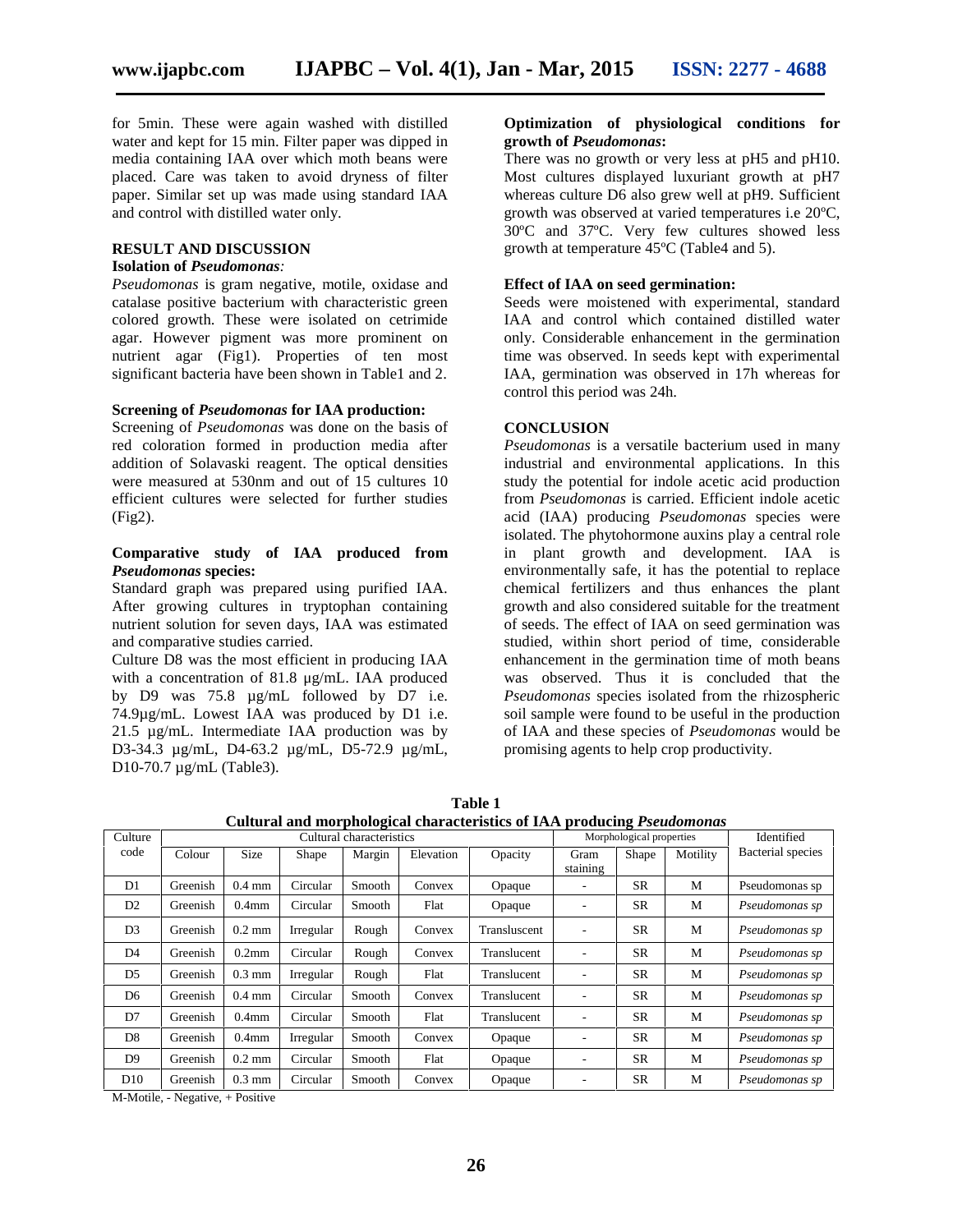|                | Diochenneal enal acteristics of 1AA producing 1 scaaomonas<br>Biochemical characteristics |         |       |                          |                |         |                |                |                          |                | Identified<br>Bacterial<br>species |          |                          |         |            |                    |                          |                        |
|----------------|-------------------------------------------------------------------------------------------|---------|-------|--------------------------|----------------|---------|----------------|----------------|--------------------------|----------------|------------------------------------|----------|--------------------------|---------|------------|--------------------|--------------------------|------------------------|
| Culture code   | Catalase                                                                                  | Oxidase | Indol | МR                       | 户              | Citrate | Arabinose      | Xylose         | Fructose                 | Dextrose       | Lactose                            | Mannitol | Rhamnose                 | Salicin | Cellobiose | $S_{\rm Interose}$ | Malonate                 |                        |
| D <sub>1</sub> | $+$                                                                                       | $+$     | ٠     | L,                       | L,             | $+$     |                | $\overline{a}$ | $\overline{\phantom{a}}$ | L,             |                                    | $+$      | L,                       | $+$     |            | L,                 | $\overline{a}$           | Pseudomonas<br>species |
| D2             | $+$                                                                                       | $+$     |       | ÷.                       | L,             | $+$     | $+$            | L,             |                          | L,             |                                    | $+$      | $\overline{\phantom{a}}$ | $+$     |            |                    | $\overline{a}$           | Pseudomonas<br>species |
| D <sub>3</sub> | $+$                                                                                       | $+$     |       | ÷.                       | L,             | $+$     |                | ÷.             |                          | L,             |                                    | $+$      | ÷.                       | $+$     |            |                    | $\overline{a}$           | Pseudomonas<br>species |
| D <sub>4</sub> | $+$                                                                                       | $+$     |       | ÷.                       |                | $+$     |                |                |                          | L,             |                                    |          |                          | ÷,      |            | $\pm$              | $\overline{a}$           | Pseudomonas<br>species |
| D <sub>5</sub> | $+$                                                                                       | $+$     | L.    | $\overline{a}$           | $\overline{a}$ | $+$     | $\overline{a}$ | L,             | ÷.                       | $+$            | $\overline{a}$                     | L,       | $+$                      | L,      |            | J.                 | L,                       | Pseudomonas<br>species |
| D <sub>6</sub> | $+$                                                                                       | $+$     |       | $\overline{\phantom{a}}$ | $\overline{a}$ | $+$     | $+$            | L,             | $\overline{a}$           | $\overline{a}$ |                                    | $+$      | $\overline{a}$           | $+$     |            | ÷                  | L,                       | Pseudomonas<br>species |
| D7             | $+$                                                                                       | $+$     |       | L,                       | L,             | $+$     |                | L,             |                          | L,             |                                    | $+$      | L,                       | $+$     |            |                    | $\overline{a}$           | Pseudomonas<br>species |
| D <sub>8</sub> | $+$                                                                                       | $+$     |       | $\overline{a}$           | $\overline{a}$ | $+$     | $\overline{a}$ | $\overline{a}$ | L,                       | $\overline{a}$ |                                    | $+$      | $\overline{a}$           | $+$     |            |                    | $\overline{\phantom{a}}$ | Pseudomonas<br>species |
| D <sup>9</sup> | $+$                                                                                       | $+$     |       | L,                       | $\overline{a}$ | $+$     |                | $\overline{a}$ |                          | L,             |                                    | $+$      | L,                       | $+$     |            | ÷.                 | $\overline{a}$           | Pseudomonas<br>species |
| D10            | $+$                                                                                       | $+$     |       | ٠                        | ٠              | $+$     |                | ٠              |                          | L,             |                                    |          | ٠                        | L,      | $+$        | $+$                | L,                       | Pseudomonas<br>species |

**Table 2 Biochemical characteristics of IAA producing** *Pseudomonas*

M-Motile, - Negative, + Positive

| Production of IAA by ten efficient Pseudomonas species |                        |            |  |  |  |  |
|--------------------------------------------------------|------------------------|------------|--|--|--|--|
| <b>Culture Designation</b>                             | <b>Optical Density</b> | $\mu$ g/mL |  |  |  |  |
| D1                                                     | 0.209                  | 21.5       |  |  |  |  |
| D <sub>2</sub>                                         | 0.215                  | 27.3       |  |  |  |  |
| D <sub>3</sub>                                         | 0.289                  | 34.3       |  |  |  |  |
| D4                                                     | 0.666                  | 63.2       |  |  |  |  |
| D5                                                     | 0.704                  | 72.9       |  |  |  |  |
| D <sub>6</sub>                                         | 0.783                  | 74.7       |  |  |  |  |
| D7                                                     | 0.786                  | 74.9       |  |  |  |  |
| D <sub>8</sub>                                         | 0.817                  | 81.8       |  |  |  |  |
| D <sub>9</sub>                                         | 0.793                  | 75.8       |  |  |  |  |
| D <sub>10</sub>                                        | 0.690                  | 70.7       |  |  |  |  |

**Table3**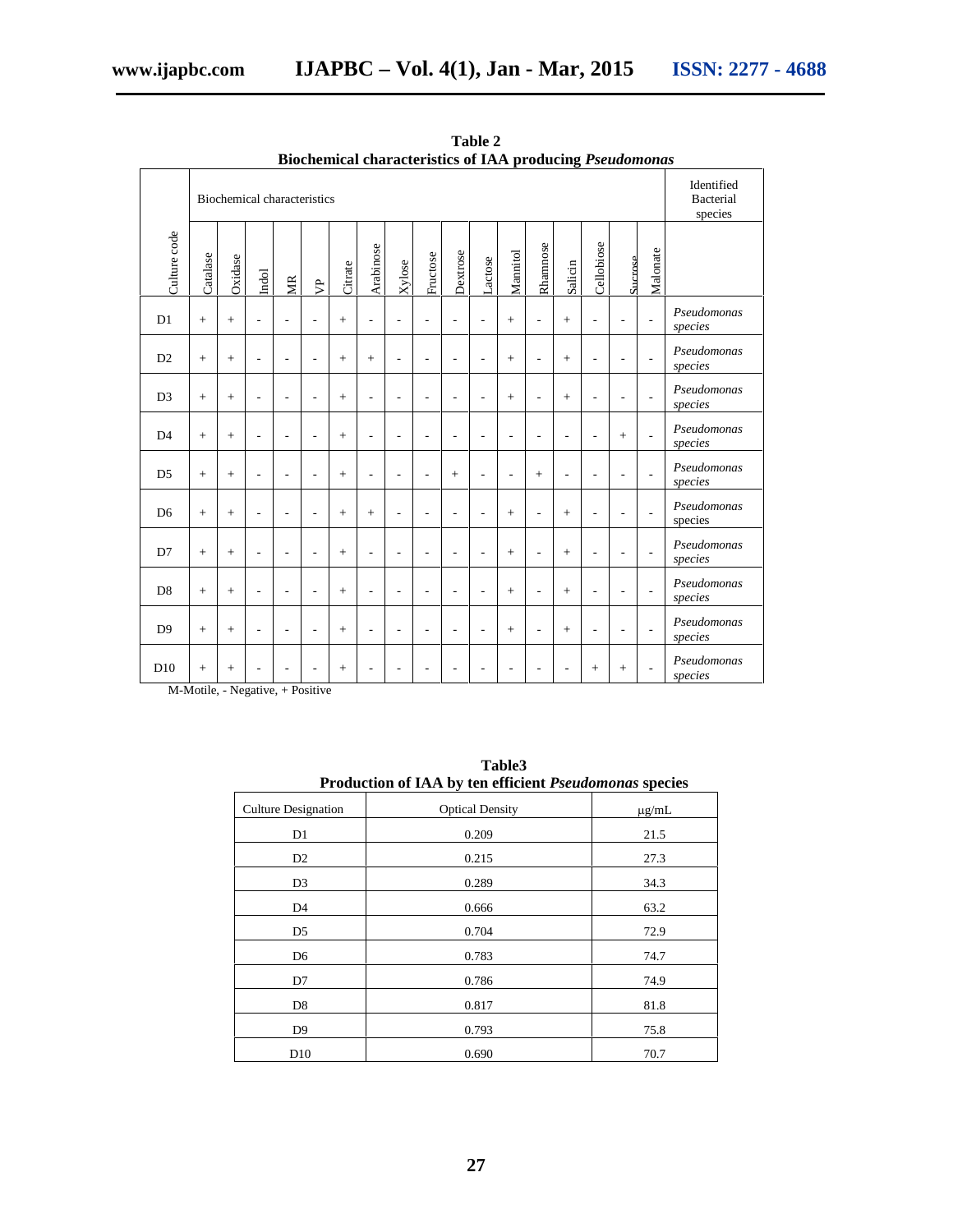| Optimization of pH for growth of Pseudomonas. |                 |         |         |      |  |  |  |
|-----------------------------------------------|-----------------|---------|---------|------|--|--|--|
| <b>Culture Designation</b>                    | pH <sub>5</sub> | pH7     | pH9     | pH11 |  |  |  |
| D1                                            |                 | $^{++}$ |         | $+$  |  |  |  |
| D <sub>2</sub>                                |                 | $^{++}$ |         |      |  |  |  |
| D <sub>3</sub>                                | -               | $^{++}$ | ۰       | $+$  |  |  |  |
| D <sub>4</sub>                                | ۰               | $++$    | ۰       | $+$  |  |  |  |
| D <sub>5</sub>                                |                 | $^{++}$ | $+$     |      |  |  |  |
| D <sub>6</sub>                                |                 | $^{++}$ | $^{++}$ |      |  |  |  |
| D7                                            |                 | $^{++}$ | ۰       |      |  |  |  |
| D <sub>8</sub>                                | $+$             | $^{++}$ | $^{+}$  | ۰    |  |  |  |
| D <sub>9</sub>                                | $+$             | $^{++}$ | $+$     | ۰    |  |  |  |
| D10                                           | -               | $^{++}$ | $+$     |      |  |  |  |

**Table4**

Where:  $(++)$  = Luxuriant growth,  $(+)$  = Moderate growth,  $(-)$  = No growth.

| Optimization of temperature for growth of Pseudomonas |                |                |                |                |  |  |  |  |
|-------------------------------------------------------|----------------|----------------|----------------|----------------|--|--|--|--|
| <b>Culture Designation</b>                            | $20^{\circ}$ C | $30^{\circ}$ C | $37^{\circ}$ C | $45^{\circ}$ C |  |  |  |  |
| D1                                                    | $^{++}$        | $++$           | $+$            | $+$            |  |  |  |  |
| D <sub>2</sub>                                        | $^{++}$        | $++$           | $^{+}$         |                |  |  |  |  |
| D <sub>3</sub>                                        | $^{++}$        | $+$            | $+$            |                |  |  |  |  |
| D <sub>4</sub>                                        | $^{+}$         | $^{+}$         | $^{++}$        | $^{+}$         |  |  |  |  |
| D <sub>5</sub>                                        | $+$            | $+$            | $^{++}$        | $^{+}$         |  |  |  |  |
| D <sub>6</sub>                                        | $^{+}$         | $^{++}$        | $^{++}$        |                |  |  |  |  |
| D7                                                    | $^{++}$        | $^{++}$        | $+$            |                |  |  |  |  |
| D <sub>8</sub>                                        | $^{++}$        | $++$           | $+$            |                |  |  |  |  |
| D <sub>9</sub>                                        | $+$            | $+$            | $+$            |                |  |  |  |  |
| D10                                                   | $+$            | $^{+}$         | $^{+}$         |                |  |  |  |  |

**Table5**

Where:  $(++)$  = Luxuriant growth,  $(+)$  = Moderate growth,  $(-)$  = No growth.



**Fig1 Characteristic growth of** *Pseudomonas*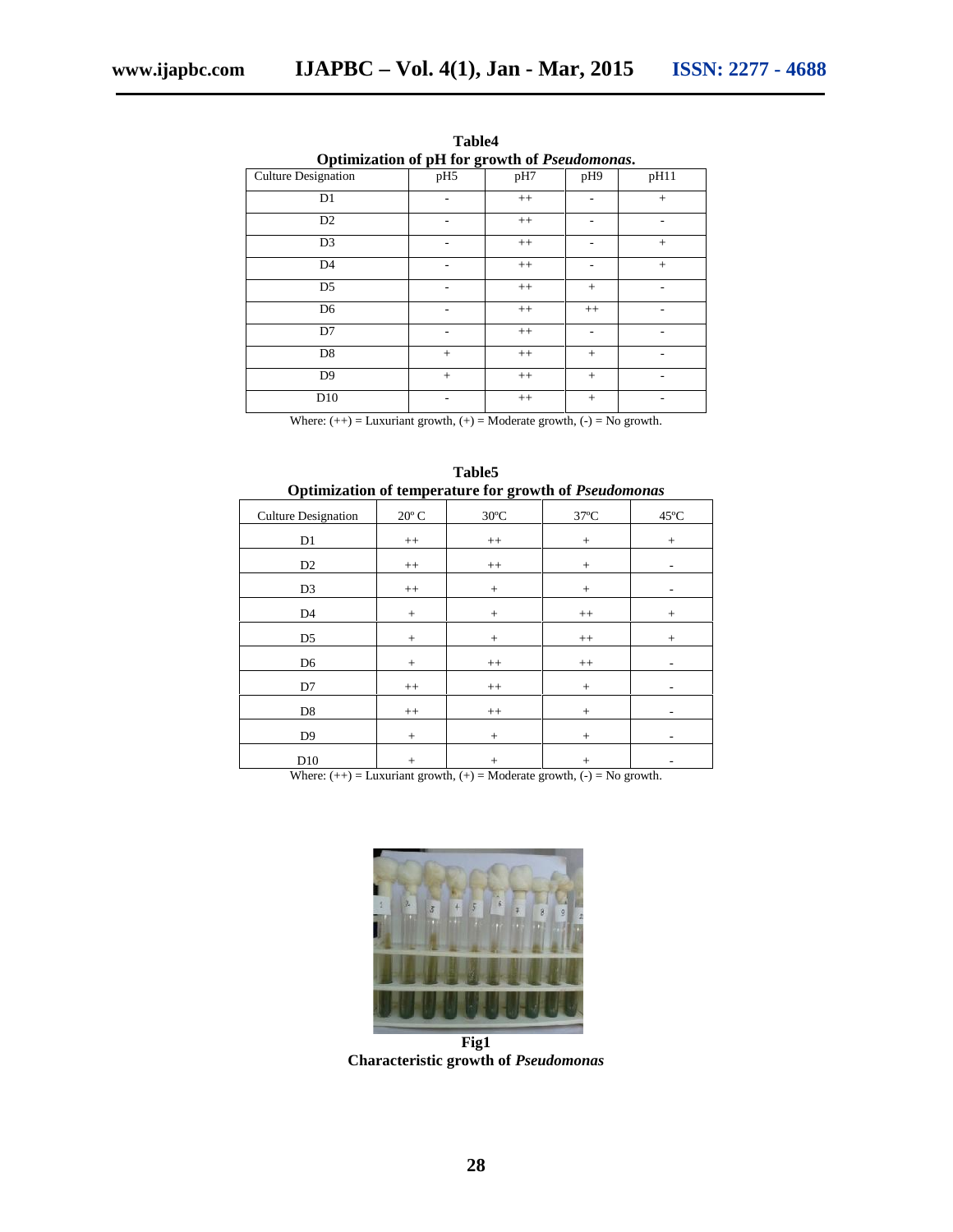

**Fig 2 Estimation of IAA in Standard (Left), Control (Middle) and Experimental (right).**



**One of the photo showing germination of moth beans in control, experimental and standard IAA**

#### **REFERENCES**

- 1. Lugtenberg B and Kamilova F, Plant-growth promoting rhizobacteria, Annu. Rev. Microbiol. 2009; 63: 541-556
- 2. Subramanian S, Stacey G, Yu O, Endogenous isoflavones are essential for the establishment of symbiosis between soybean and *Bradyrhizobium japonicum,* Plant J. 2006; 48(2): 261–273.
- 3. Beijerinck MW, Cultur des *Bacillus radicola* aus den Kno¨ llchen, Bot. Ztg. 1888; 46: 740– 750.
- 4. Amora-Lazcano E, Guerrero-Zuniga LA, Rodriguez-Tovar A, Rodriguez-Dorantes A, Vasquez-Murrieta MS, Rhizospheric plant microbe interactions that enhance the remediation of contaminated soils, In: Mendez-

Vilas A, Ed. Current research, technology and education topics in applied microbiology and microbial biotechnology, Vol. I. Badajoz: Formatex 2010; pp. 251-6.

- 5. Imperlini E, Bianco C, Lonardo E, Camerini S, Cermola M, Moschetti G, Defez R, Effects of indole-3-acetic acid on *Sinorhizobium meliloti* survival and on symbiotic nitrogen fixation and stem dry weight production, Appl. Microbiol. Biotechnol. 2009; 83 (4):727–738
- 6. Balaji N, Lavanya SS, Muthamizhselvi S, Tamilarasan K, Optimization of fermentation conditions for indole acetic acid production by *Pseudomonas* species, Int. J. Adv. Biotechnol Res 2012; 3 (4):797–803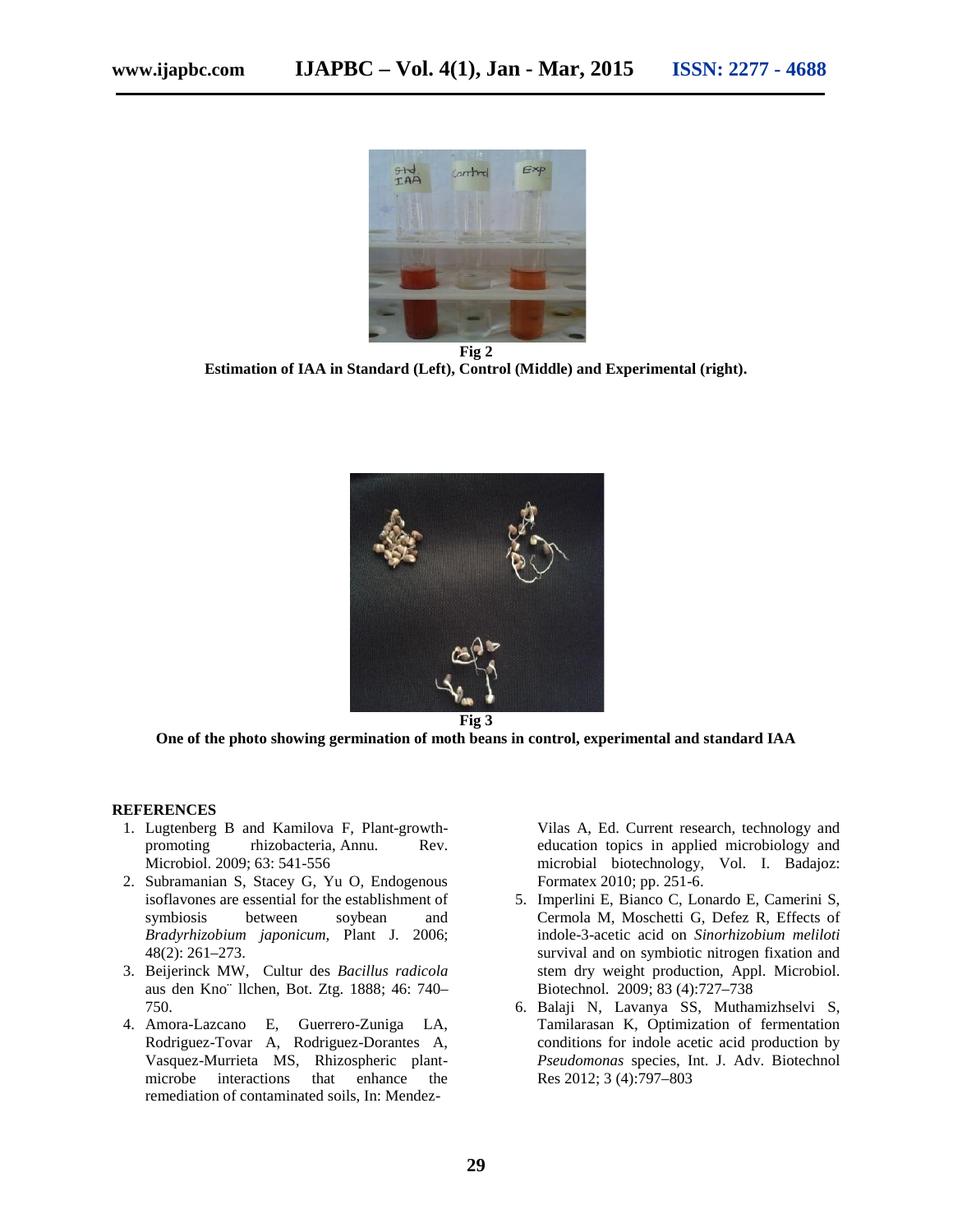- 7. Jeyanthi V, Production optimization and characterization of phytohormone indole acetic acid by *Pseudomonas fluorescence,* Int. J. Pharm. Biol. Arch. 2013; 4(3):514–520
- 8. Apine OA, Jadhav JP, Optimization of medium for indole-3-acetic acid production using *Pantoea agglomerans* strain PVM, J. Appl. Microbiol. 2011; 110(5):1235–1244
- 9. Bharucha U, Kamlesh P, Optimization of indole acetic acid production by *Pseudomonas putida* UB1 and its effect as plant growth-promoting rhizobacteria on mustard (Brassica nigra), Agric. Res. 2013; 2 (3):215–221
- 10. Ona O, Van Impe J, Prinsen E, Vanderleyden J, Growth and indole-3-acetic acid biosynthesis of *Azospirillum brasilense* Sp245 is environmentally controlled, FEMS Microbiol. Lett. 2005; 246(1):125–132
- 11. Bhattacharyya R, Effects of heavy metals on growth and indole acetic acid production by *Rhizobium* sp, Bangladesh J. Bot. 2006; 35(1):63–69
- 12. Ahmad F, Ahmad I, Khan MS, Indole acetic acid production by the indigenous isolates of *Azotobacter* and *Flourescent Pseudomonas* in the presence and absence of tryptophan, Turk. J. Biol. 2005; 29:29–34
- 13. Ashraf MA, Rasool M, Mirza MS, Nitrogen fixation and indole acetic acid production potential of bacteria isolated from rhizosphere of sugarcane (*Saccharum officinarum* L.), Adv. Biol. Res. 2011; 5(6):348–355.
- 14. Forni C, Riou J, Grilli CM, Tel-Or E, Indole-3 acetic acid (IAA) production by *Arthrobacter* species isolated from *Azolla*, J. Gen. Microbiol*.* 1992; 138(2): 377–381.
- 15. Abd-Alla MH, El-Sayed EA, Rasmey AM, Indole-3-acetic acid (IAA) production by *Streptomyces atrovirens* isolated from rhizospheric soil in Egypt, J. Biol. Earth. Sci. 2013; 3(2):B182–B193
- 16. Chaiharn M, Lumyong S, Screening and optimization of indole-3-acetic acid production and phosphate solubilization from rhizobacteria aimed at improving plant growth, Curr Microbiol. 2011; 62(1):173–181
- 17. Acuna J, Jorquera MA, Martinez O, Menezes- Blackburn D, Fernandez MT, Marschner P, Greiner R, Mora M, Indole acetic acid and phytase activity produced by rhizosphere bacilli as affected by pH and metals, J. Soil Sci. Plant Nutr. 2011; 11(3):1–12
- 18. Costacurta A, Mazzafera P, Rosato YB Indole- 3-acetic acid biosynthesis by *Xanthomonas axonopodis* pv. citri is increased in the presence

of plant leaf extracts, FEMS Microbiol. Lett. 1998;159(2):215–220

- 19. Datta C, Basu PS, Indole acetic acid production by a *Rhizobium* species from root nodules of a leguminous shrub, Cajanus cajan, Microbiol. Res. 2000; 155(2):123–127
- 20. Donati AJ, Lee H, Leveau JH, Chang W Effects of Indole-3-Acetic Acid on the Transcriptional Activities and Stress Tolerance of *Bradyrhizobium japonicum*. PloS one 2013; 8(10):e76559
- 21. El-Mahrouk ME, Belal EBA, Production of indole acetic acid (bioauxin) from *Azotobacter* sp. isolate and its effect on callus induction of *Dieffenbachia maculata* cv. Marianne, Acta Biologica Szegediensis 2007; 51(1):53–59
- 22. Gutierrez CK, Matsui GY, Lincoln DE, Lovell CR, Production of the phytohormone indole-3 acetic acid by estuarine species of the genus *Vibrio*, Appl. Environ. Microbiol. 2009; 75(8):2253–2258
- 23. Idris EE, Iglesias DJ, Talon M, Borriss R, Tryptophan-dependent production of indole-3 acetic acid (IAA) affects level of plant growth promotion by *Bacillus amyloliquefaciens* FZB42, Mol Plant-Microbe Interact. 2007; 20(6):619–626
- 24. Khamna S, Yokota A, Peberdy JF, Lumyong S, Indole-3-acetic acid production by *Streptomyces* sp. isolated from some Thai medicinal plant rhizosphere soils, Eur. Asia J. Biosci. 2010; 4(4):23–32
- 25. Bastian F, Cohen A, Piccoli P, Luna V, Baraldi R, Bottini R, Production of indole-3-acetic acid and gibberellins A1 and A3 by *Acetobacter diazotrophicus* and *Herbaspirillum seropedicae* in chemically defined media, Plant Growth Regul*.* 1998; 24(1): 7–11
- 26. Ali B, Sabri AN, Ljung K, Hasnain S, Auxin production by plant associated bacteria: impact on endogenous IAA content and growth of *Triticum aestivum* L, Lett. Appl. Microbiol. 2009; 48(5):542–547
- 27. Ahmed M, Stal LJ, Hasnain S, Production of indole-3-acetic acid by the cyanobacterium *Arthrospira platensis* strain MMG-9, J. Microbiol. Biotechnol. 2010; 20(9):1259–1265
- 28. Thepsukhon A, Choonluchanon S, Tajima S, Nomura M, Ruamrungsri S, Identification of endophytic bacteria associated with  $N_2$  fixation and indole acetic acid synthesis as growth promoters in *Curcuma alismatifolia* gagnep, J. Plant Nutri*.* 2013; 36(9): 1424–1438.
- 29. Beyeler M, Keel C, Michaux P, Haas D, Enhanced production of indole-3-acetic acid by a genetically modified strain of *Pseudomonas*